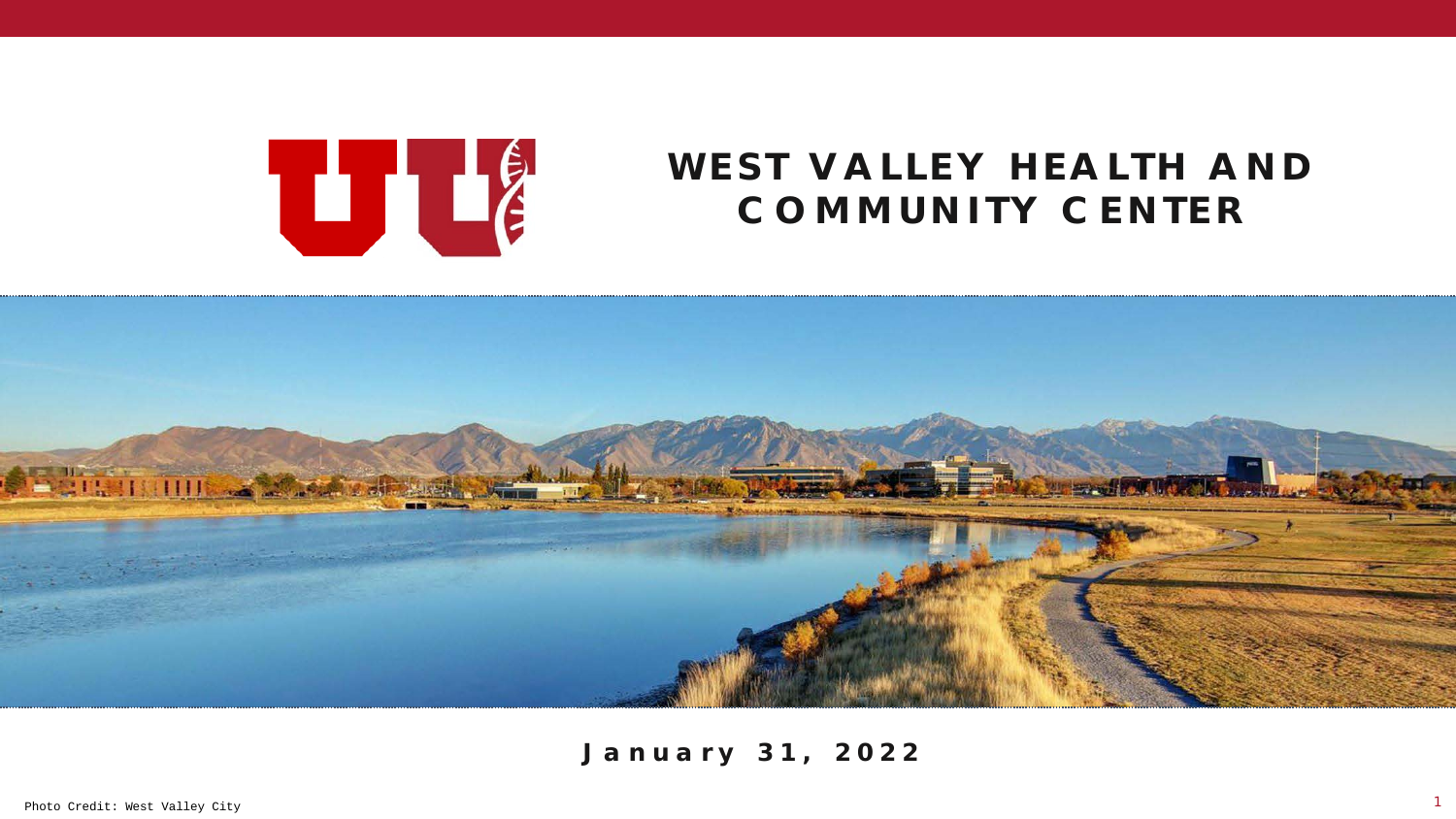To achieve excellence in our missions (education, research, care, service)

U Health needs to expand.

![](_page_1_Figure_3.jpeg)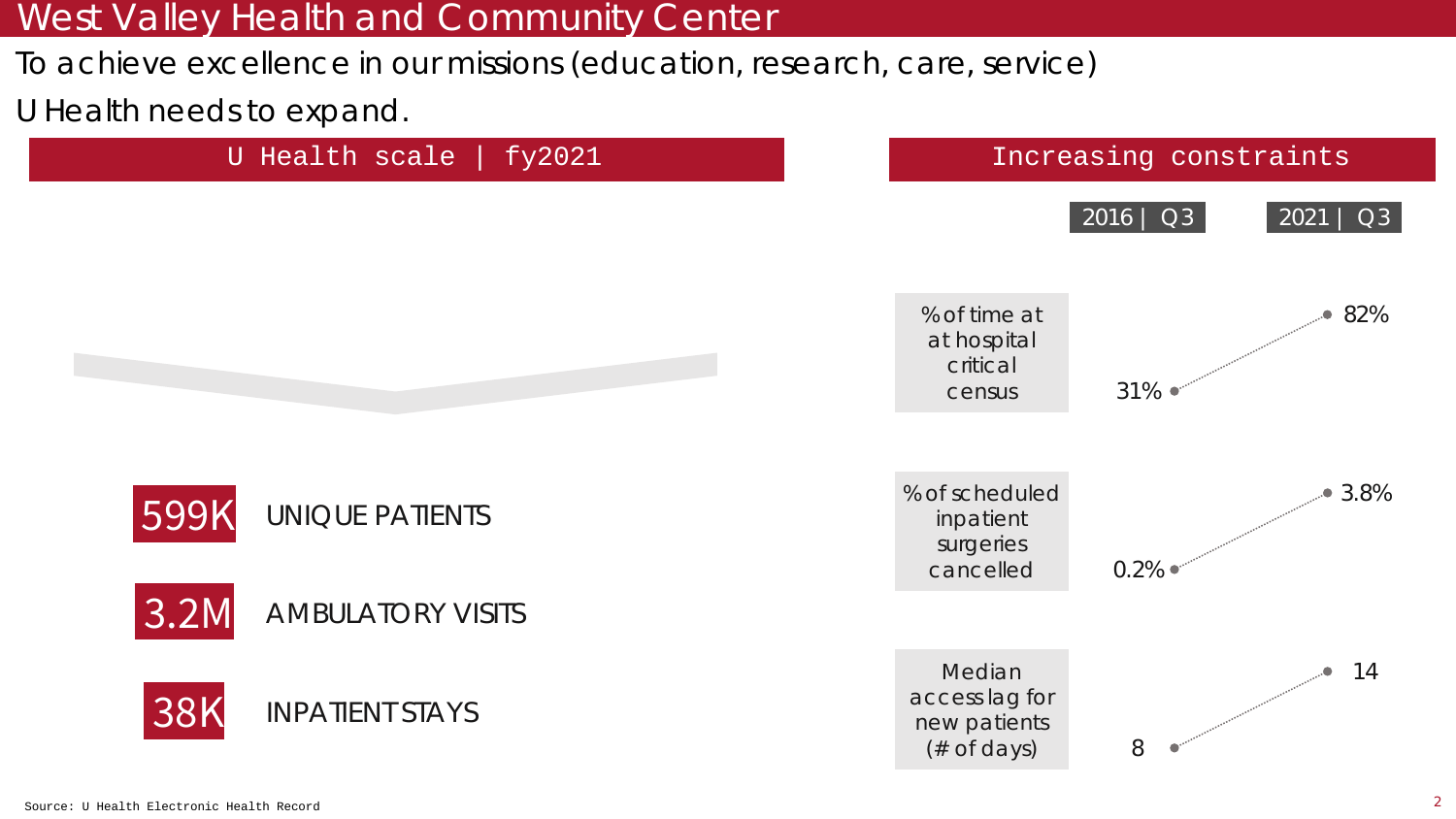#### West Valley and U of U Health

![](_page_2_Figure_2.jpeg)

In West Valley, 26% of people identify U Health as their preferred health care provider

![](_page_2_Picture_4.jpeg)

85K Each year, 85K people from West Valley make 600K outpatient visits to U Health

![](_page_2_Picture_6.jpeg)

12M This equates to 12 million miles, or 350K hours spent travelling out of market per year

![](_page_2_Picture_8.jpeg)

7K hospital admissions per year; people from the area now occupy 50+ community-level **7K** *I*<sup>K</sup> hospital admissions per<br>beds at our main hospital

![](_page_2_Picture_10.jpeg)

People from the western part of Salt Lake County also make 15K visits to U Health's **15K** People from the western part of sait

![](_page_2_Picture_12.jpeg)

Faculty and staff strongly desire to more directly and deeply care for the West Valley community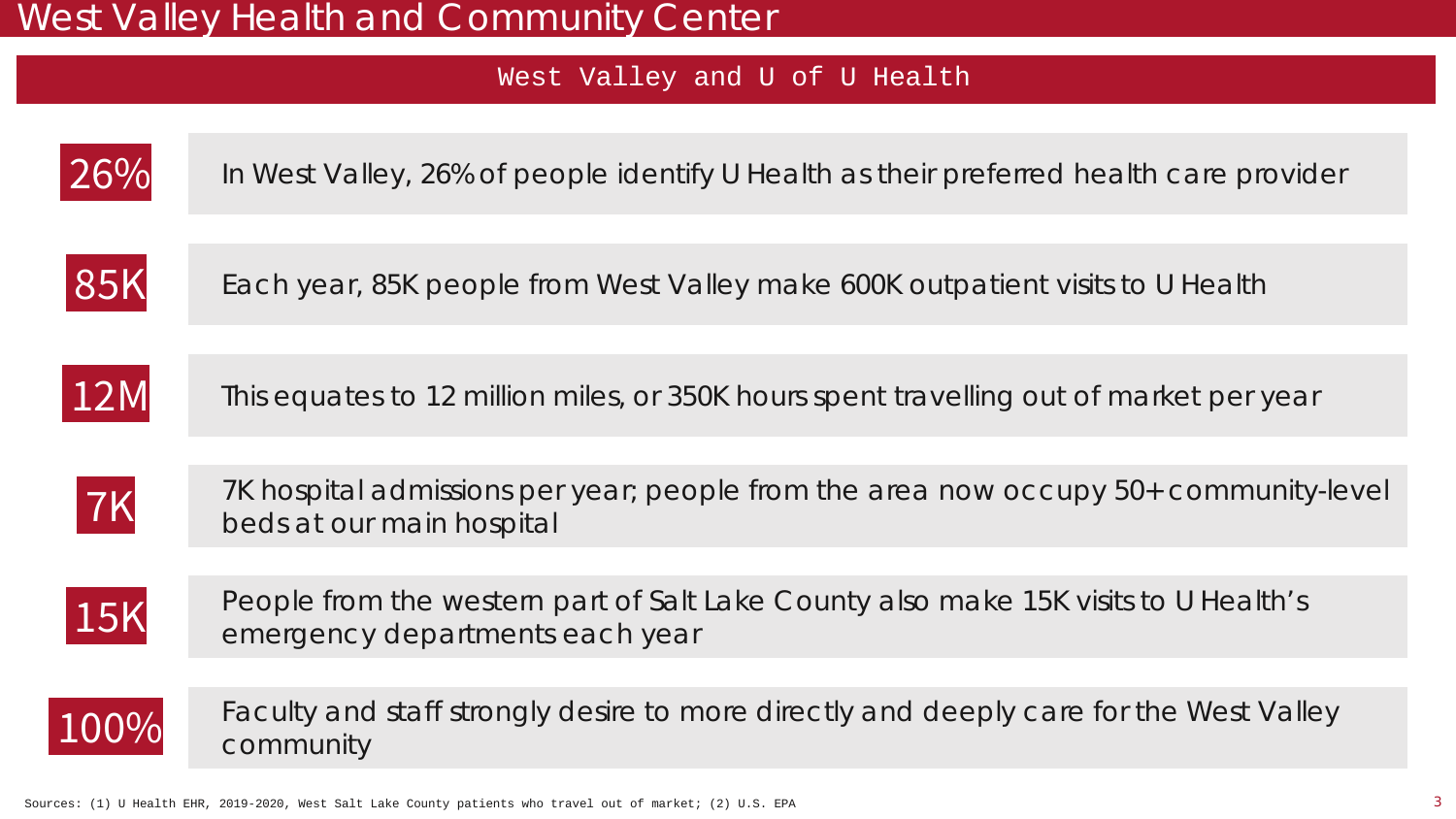**Care** 

**Social** 

**inequity**

![](_page_3_Figure_1.jpeg)

![](_page_3_Figure_2.jpeg)

**Health disparities** Compared to Salt Lake County as a whole, the West Valley area has elevated rates of serious health conditions, including diabetes (44% greater prevalence) and stroke (38% greater prevalence).

**shortages** Health care providers and services are limited. For serious needs (e.g., inpatient and emergency care) people in the West Valley area travel out of market the majority of of the time.

> 13% of adults have a bachelor's degree—half as many as the average for Salt Lake County. Among the 17% of people living in poverty, 69% are racial or ethnic minorities.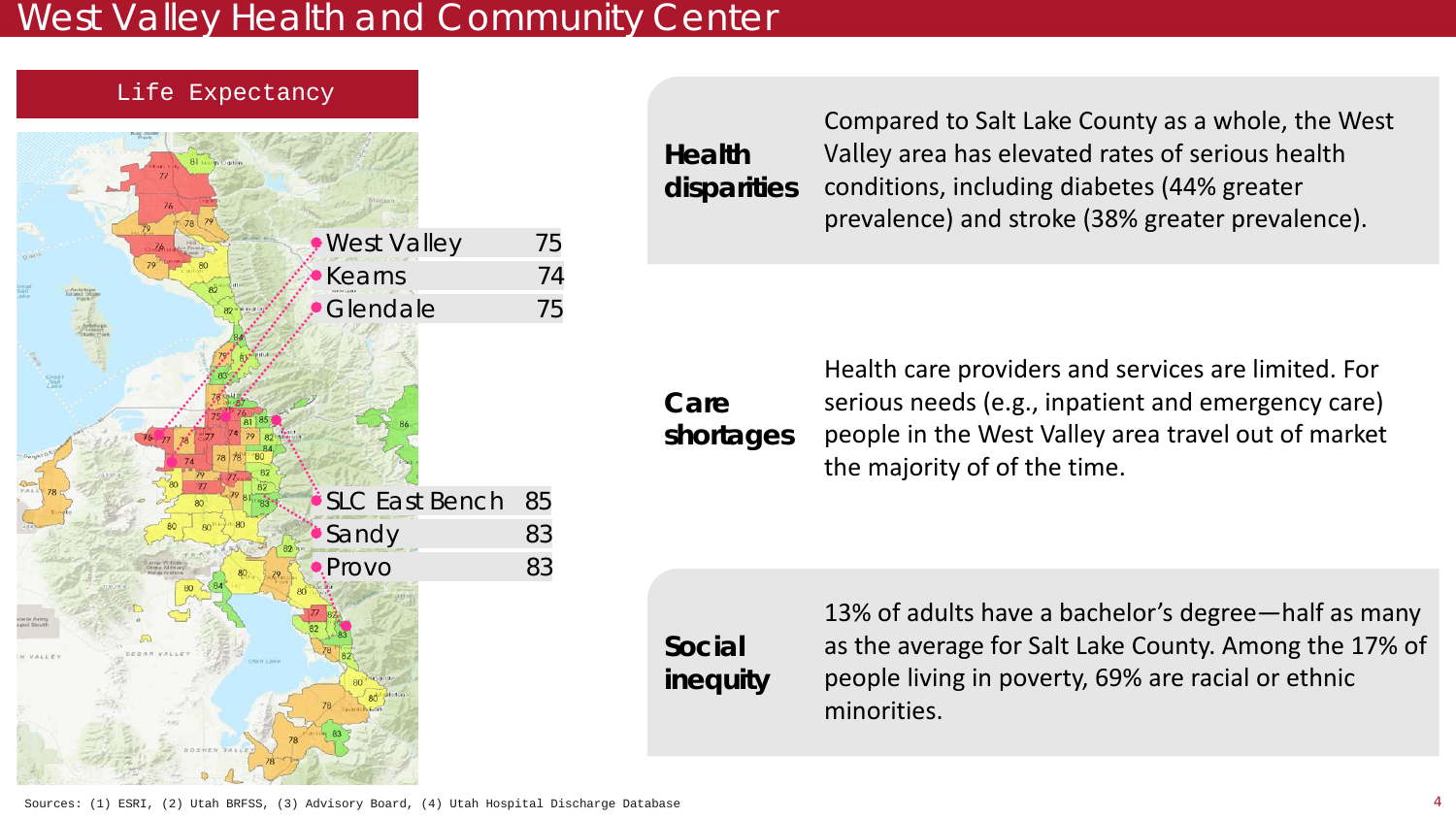![](_page_4_Picture_1.jpeg)

![](_page_4_Picture_2.jpeg)

![](_page_4_Picture_3.jpeg)

Strengthen training and education opportunities

![](_page_4_Picture_5.jpeg)

University of Utah training and certificate programs coupled with employment pipelines

Onsite *Engage U* supports for university enrollment and completion

![](_page_4_Picture_8.jpeg)

A welcoming and focal gathering place place for the community

~250 new health care providers to a highly underserved area

~2K new, quality jobs with a strong focus on local recruitment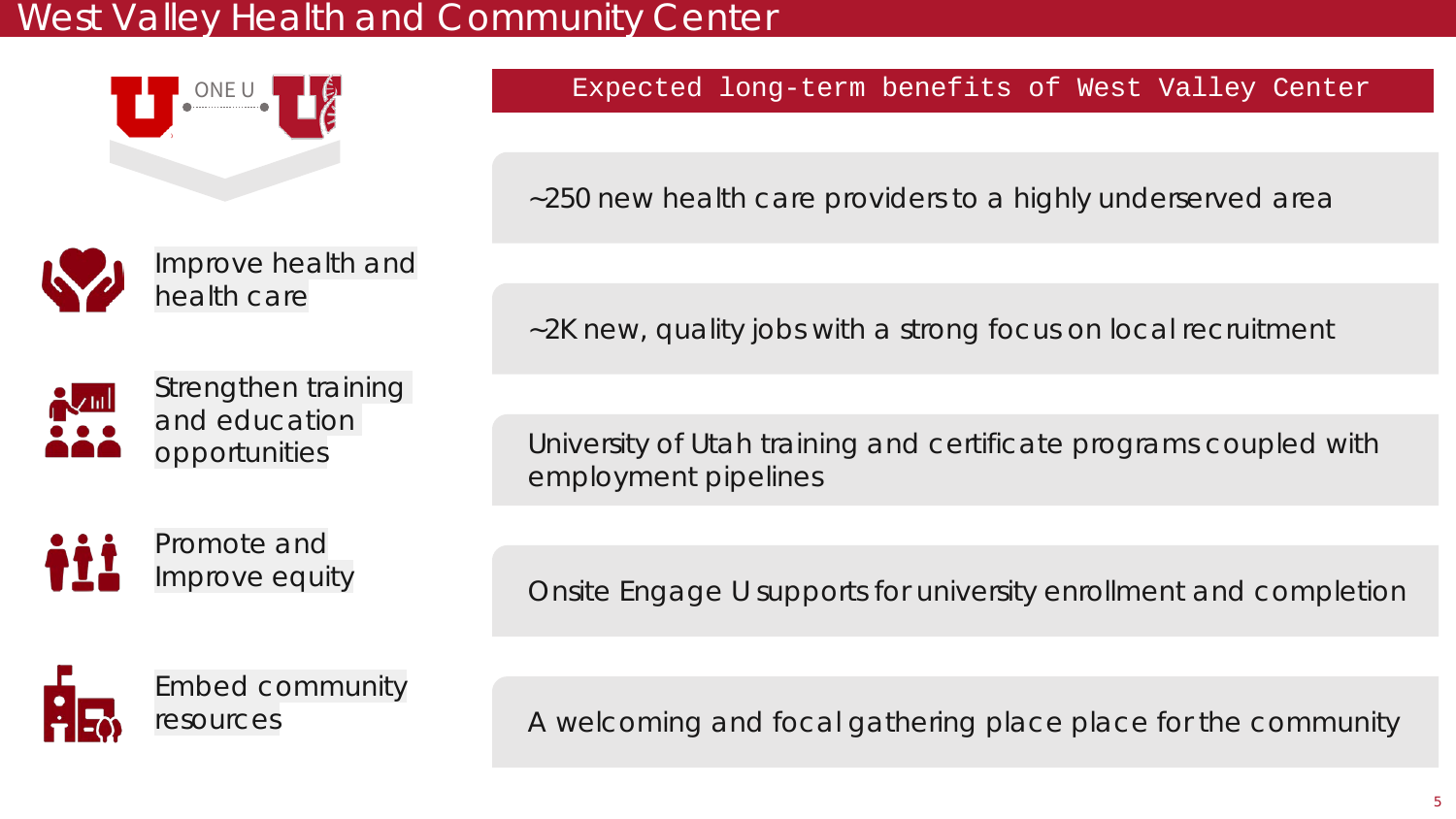![](_page_5_Picture_1.jpeg)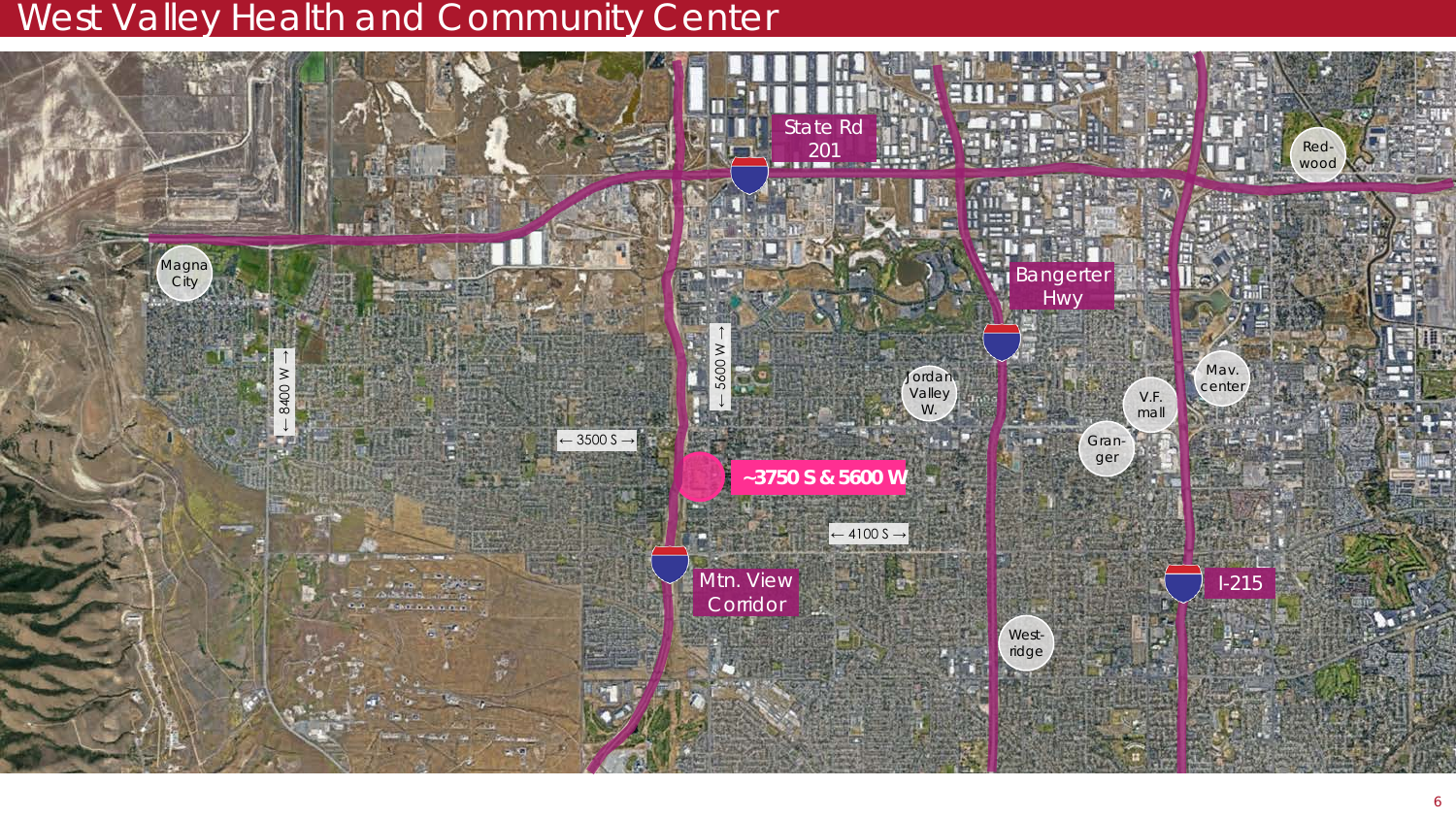![](_page_6_Figure_1.jpeg)

#### Phase 1 plan

Infrastructure in phase 1 will concentrate toward the south

This includes a 159K ft<sup>2</sup> ambulatory building home to 185 exam rooms and full ancillary services

A 428K ft<sup>2</sup> inpatient hospital will include187 inpatient beds, 22 ED beds, 25 operating & procedure rooms, and full ancillary services

We are exploring a hybrid building to the north that would combine academic and community services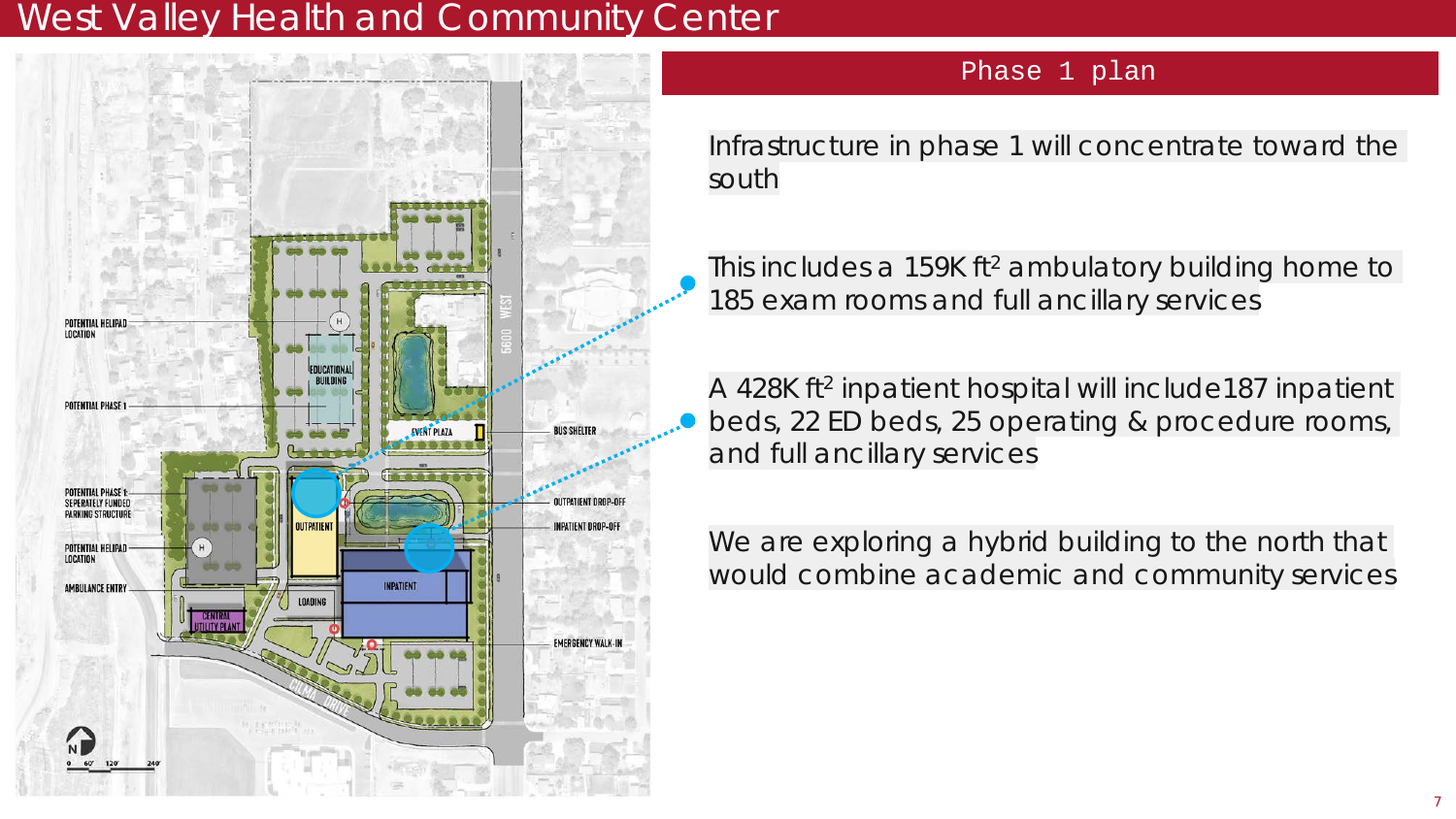|                                                                                                                                                                                                                             | Project Budget |                   |
|-----------------------------------------------------------------------------------------------------------------------------------------------------------------------------------------------------------------------------|----------------|-------------------|
|                                                                                                                                                                                                                             |                | <b>TOTAL COST</b> |
| <b>Building Construction Costs</b>                                                                                                                                                                                          |                | \$328,532,283     |
| Impact & Connection Fees                                                                                                                                                                                                    |                | \$<br>568,384     |
| <b>Sitework &amp; Parking</b>                                                                                                                                                                                               |                | \$14,190,190      |
| <b>Total Construction Cost</b><br>(escalated to the start of Construction)                                                                                                                                                  |                | \$343,290,956     |
| <b>Other Project Costs</b><br><b>Design Documents</b><br>$\bullet$<br>Information Technology<br><b>Furniture and Equipment</b><br><b>Testing &amp; Inspection</b><br>Contingency<br>Insurance<br>Commissioning<br>$\bullet$ |                | \$56,709,044      |
| <b>TOTAL PROJECT COST</b>                                                                                                                                                                                                   |                | \$400,000,000     |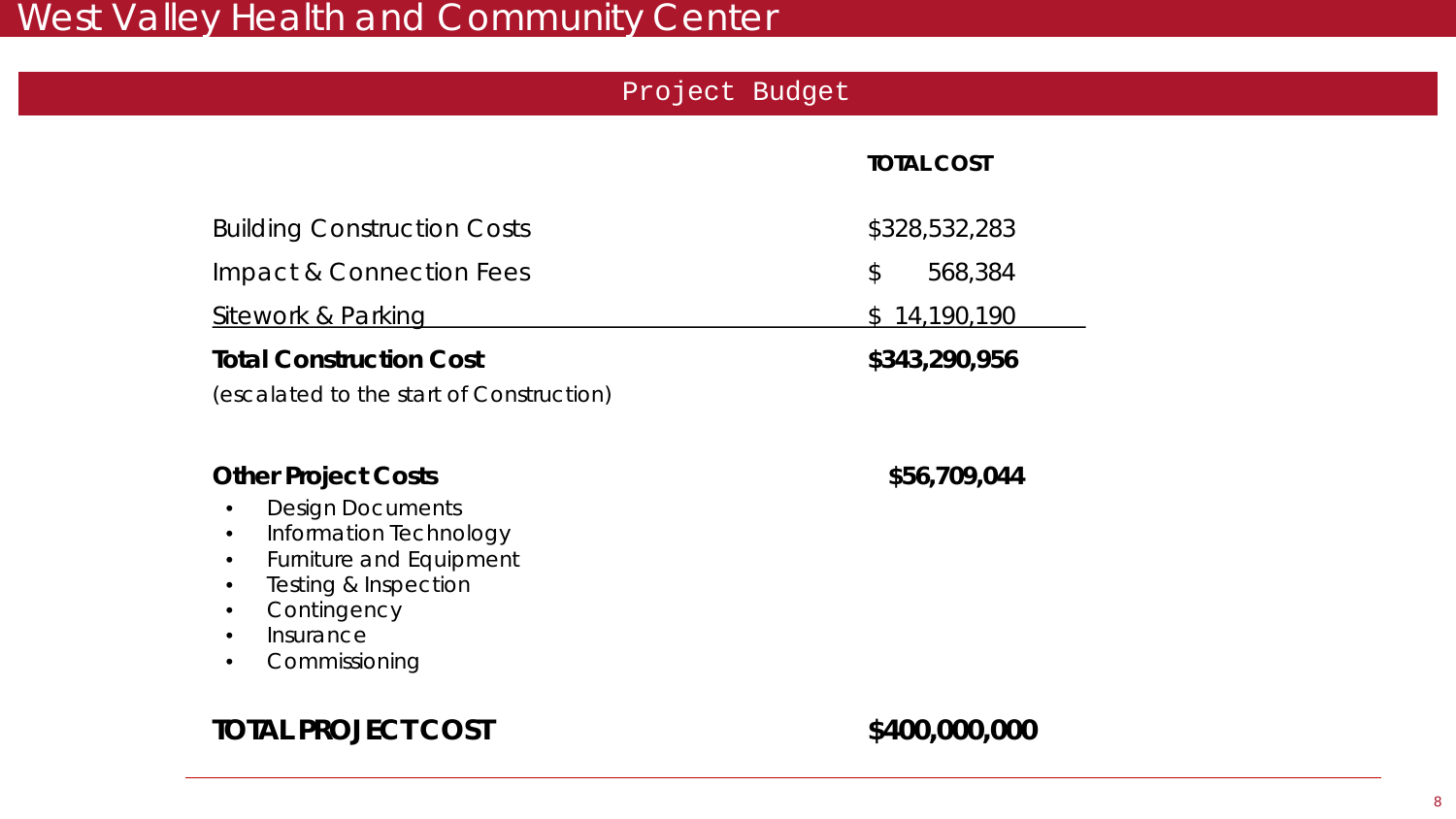![](_page_8_Figure_1.jpeg)

9